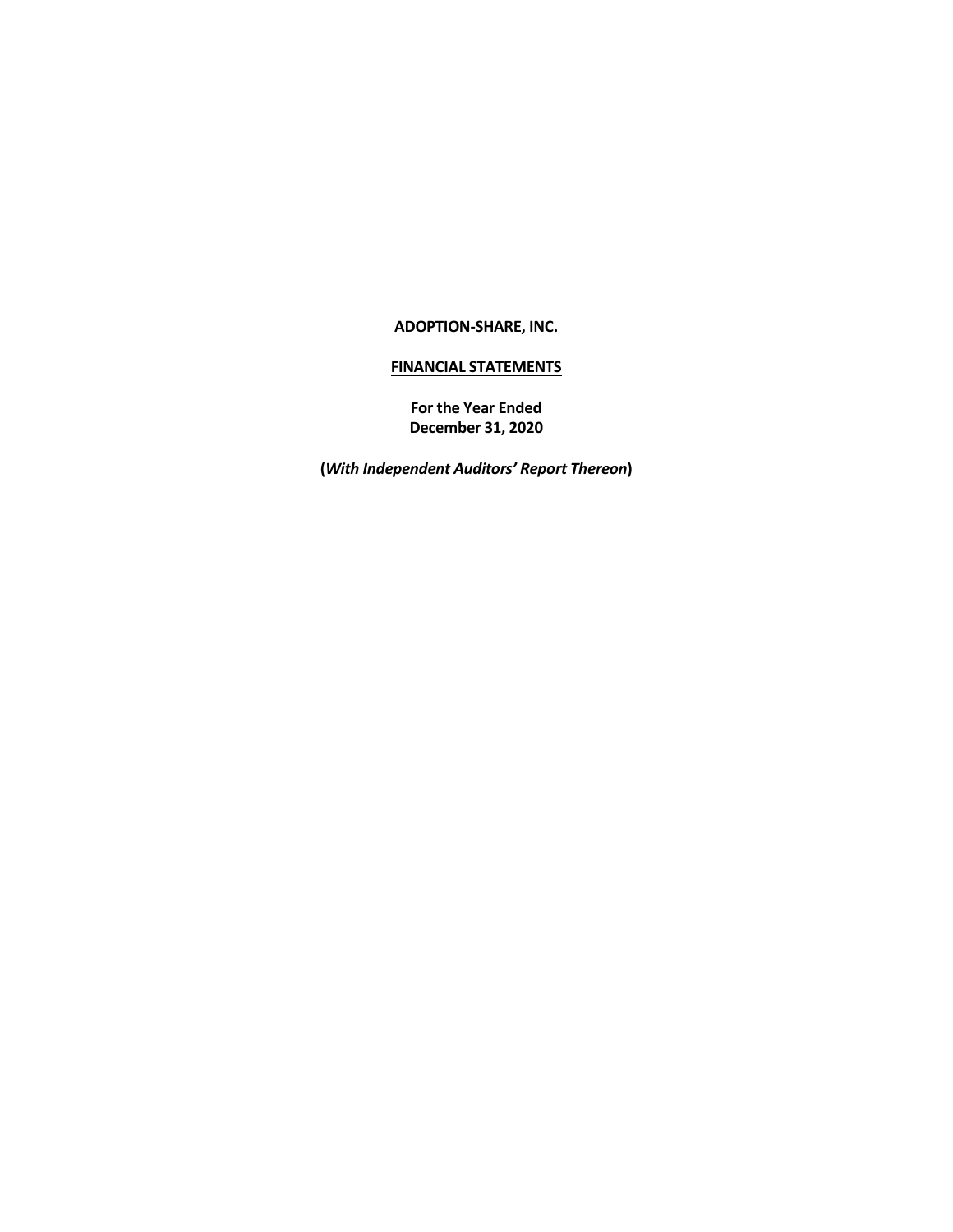# **TABLE OF CONTENTS DECEMBER 31, 2020**

|                                         | Page No. |
|-----------------------------------------|----------|
| INDEPENDENT AUDITORS' REPORT            | $1 - 2$  |
| <b>FINANCIAL STATEMENTS</b>             |          |
| <b>Statement of Financial Position</b>  | $3 - 4$  |
| <b>Statement of Activities</b>          | 5        |
| <b>Statement of Cash Flows</b>          | 6        |
| <b>Statement of Functional Expenses</b> |          |
| <b>Notes to Financial Statements</b>    | $8 - 13$ |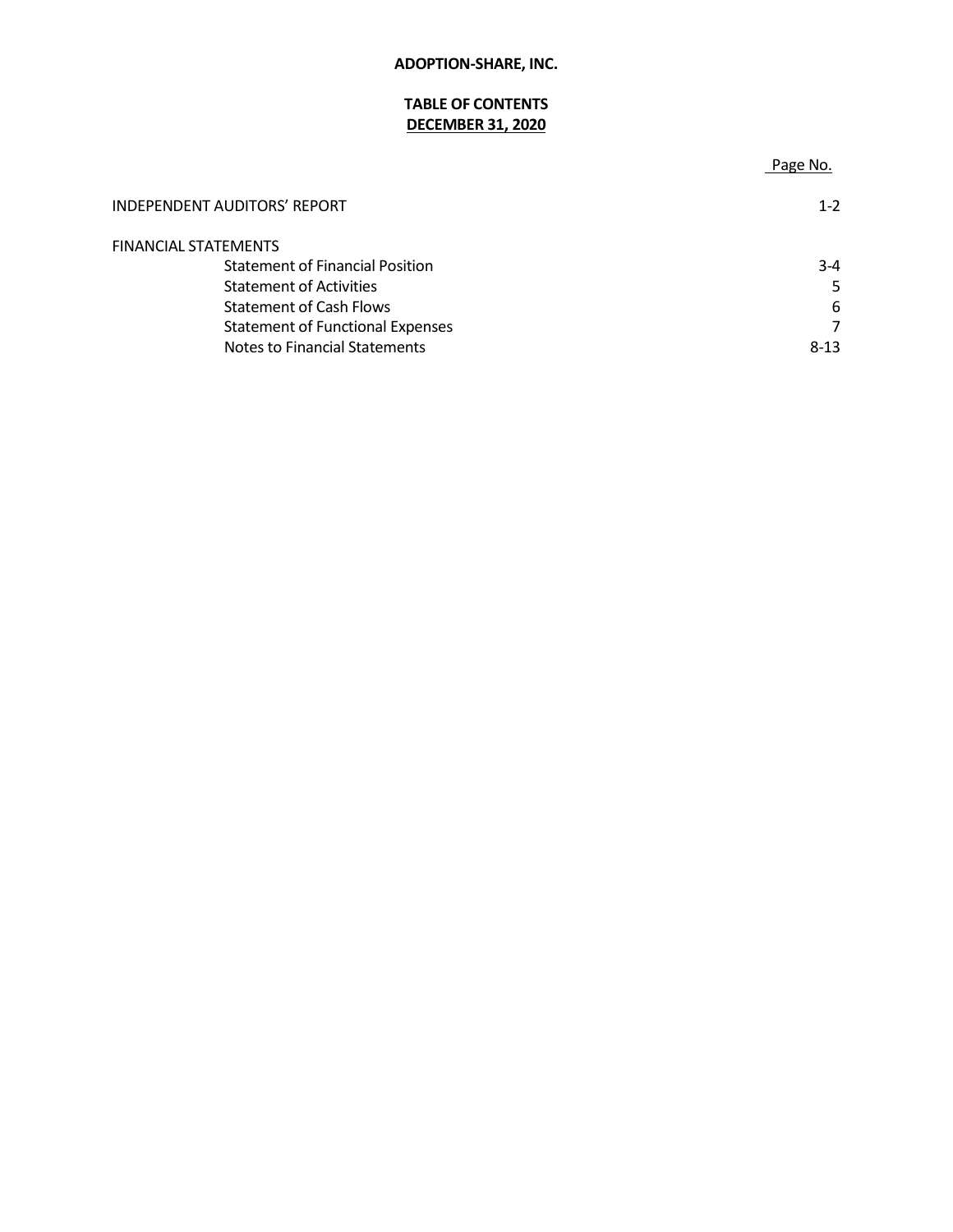# **Hudson & NeSmith, CPAs & Advisors**

Member

*American Institute of Certified Public Accountants Georgia Society of Certified Public Accountants Private Companies Practice Section*

Ronald D. Hudson, CPA, CFP®, PFS ®

John A. NeSmith, Jr., CPA

#### **INDEPENDENT AUDITORS' REPORT**

To the Board of Directors of Adoption-Share, Inc.

#### **Report on the Financial Statements**

We have audited the accompanying financial statements of Adoption-Share, Inc. (a nonprofit organization), which comprise the statement of financial position as of December 31, 2020, and the related statements of activities, functional expenses, and cash flows for the year then ended, and related notes to the financial statements.

#### **Management's Responsibility for the Financial Statements**

Management is responsible for the preparation and fair presentation of these financial statements in accordance with accounting principles generally accepted in the United States of America; this includes the design, implementation, and maintenance of internal control relevant to the preparation and fair presentation of financial statements that are free from material misstatement, whether due to fraud or error.

#### **Auditors' Responsibility**

Our responsibility is to express an opinion on these financial statements based on our audit. We conducted our audit in accordance with auditing standards generally accepted in the United States of America. Those standards require that we plan and perform the audit to obtain reasonable assurance about whether the financial statements are free from material misstatement.

An audit involves performing procedures to obtain audit evidence about the amounts and disclosures in the financial statements. The procedures selected depend on the auditor's judgment, including the assessment of the risks of material misstatement of the financial statements, whether due to fraud or error. In making those risk assessments, the auditor considers internal control relevant to the entity's preparation and fair presentation of the financial statements in order to design audit procedures that are appropriate in the circumstances, but not for the purpose of expressing an opinion on the effectiveness of the entity's internal control. Accordingly, we express no such opinion. An audit also includes evaluating the appropriateness of accounting policies used and the reasonableness of significant accounting estimates made by management, as well as evaluating the overall presentation of the financial statements.

We believe that the audit evidence we have obtained is sufficient and appropriate to provide a basis for our audit opinion.

**Certified Public Accountants and Advisors**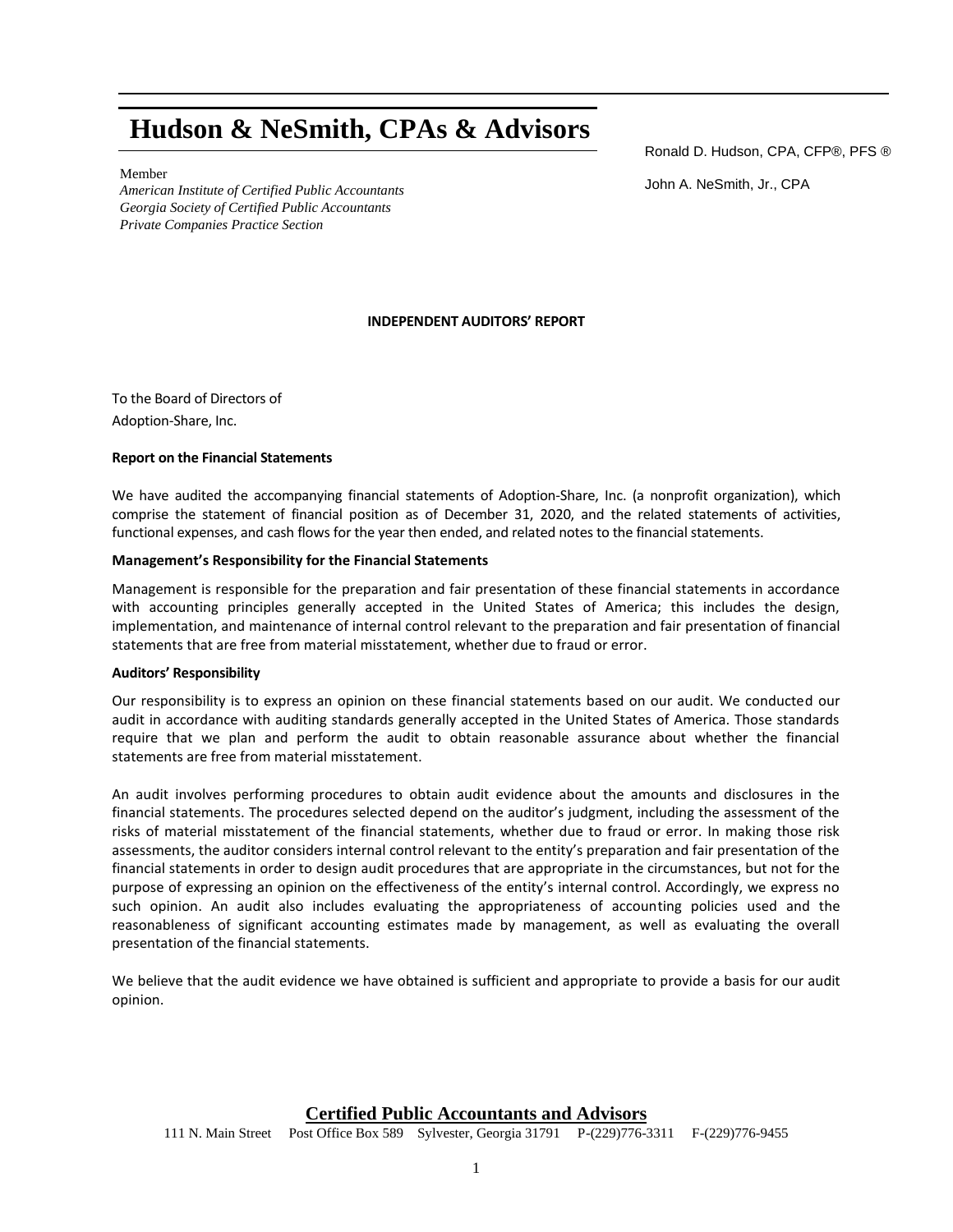**Opinion**

In our opinion, the financial statements referred to above present fairly, in all material respects, the financial position of Adoption-Share, Inc. as of December 31, 2020, and the changes in its net assets and its cash flows for the year then ended in accordance with accounting principles generally accepted in the United States of America.

Namith, CPAs and Advisors Hudson<sup>?</sup>

Hudson & NeSmith, CPAs and Advisors Sylvester, Georgia March 19, 2021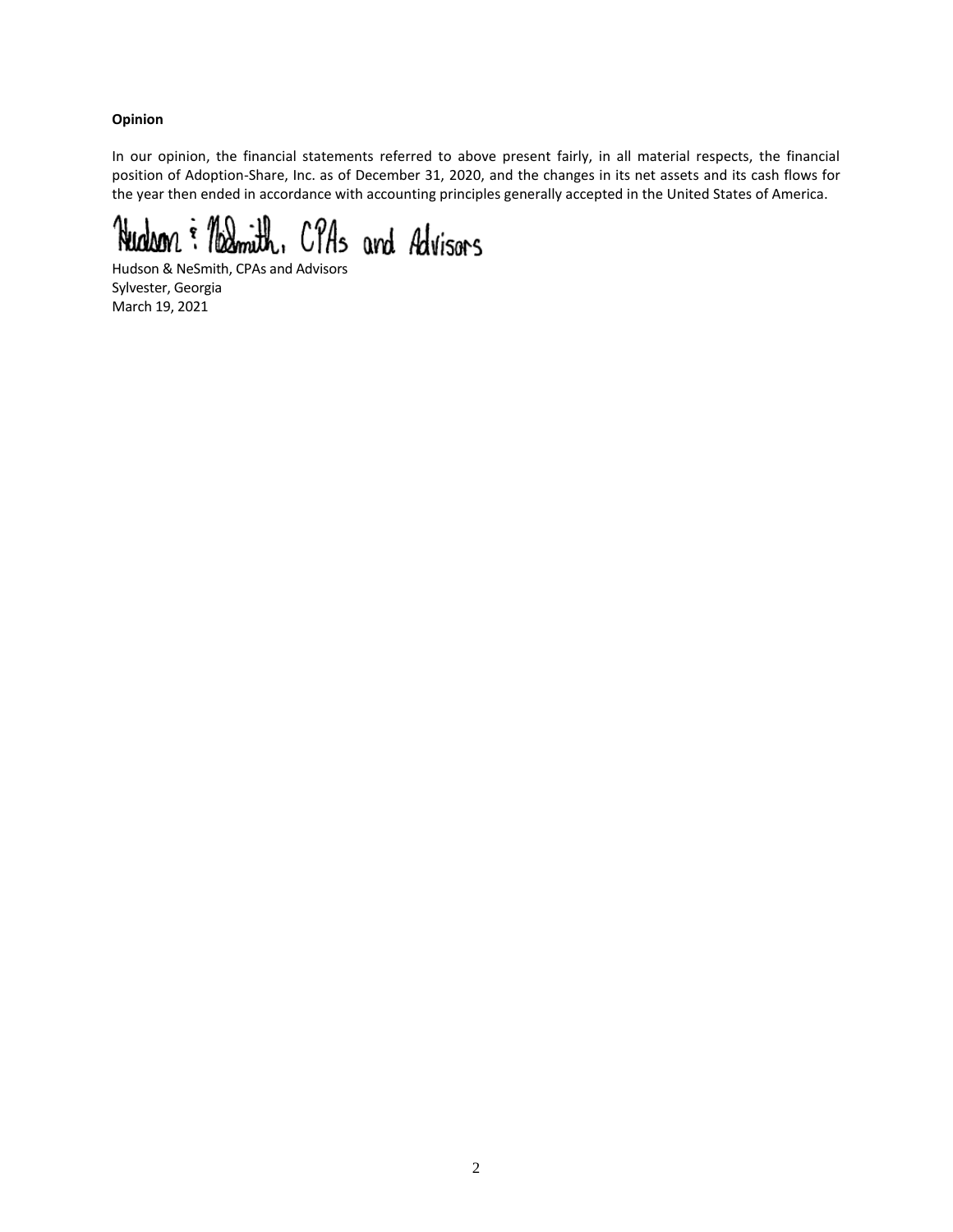# **ADOPTION-SHARE, INC. Statement of Financial Position December 31, 2020**

| <b>Assets</b>                      |               |  |
|------------------------------------|---------------|--|
| <b>Current Assets</b>              |               |  |
| Cash and Cash Equivalents          | \$<br>414,202 |  |
| <b>Grants Receivable</b>           |               |  |
| <b>Total Current Assets</b>        | 414,202       |  |
|                                    |               |  |
| <b>Property and Equipment</b>      |               |  |
| Computer Equipment                 | 3,552         |  |
|                                    | 3,552         |  |
| Less: Accumulated Depreciation     | (2,308)       |  |
| <b>Property and Equipment, Net</b> | 1,244         |  |
|                                    |               |  |
| <b>Total Assets</b>                | 415,446<br>\$ |  |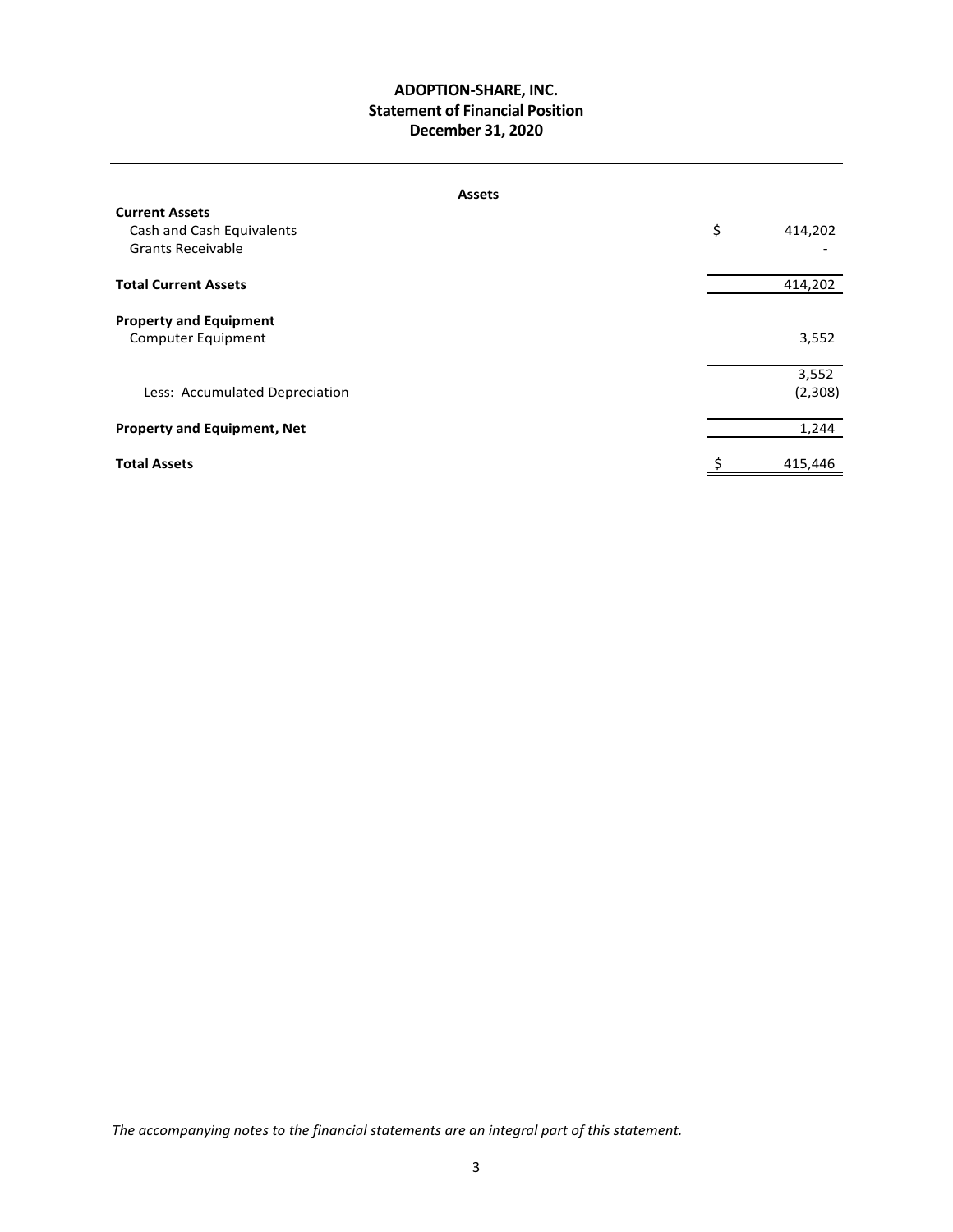# **ADOPTION-SHARE, INC. Statement of Financial Position December 31, 2020**

#### **LIABILITIES AND NET ASSETS**

| <b>Current Liabilities</b>                 |              |
|--------------------------------------------|--------------|
| <b>Accounts Payable</b>                    | \$<br>16,484 |
| <b>Accrued Payroll Taxes</b>               | 3,746        |
| <b>Total Liabilities</b>                   | 20,230       |
| <b>Net Assets</b>                          |              |
| Net Assets Without Donor Restrictions      |              |
| Undesignated                               | 295,036      |
| Net Assets With Donor Restrictions:        |              |
| Restricted by purpose or time (See Note 6) | 100,180      |
| <b>Total Net Assets</b>                    | 395,216      |
|                                            |              |
| <b>Total Liabilities and Net Assets</b>    | 415,446      |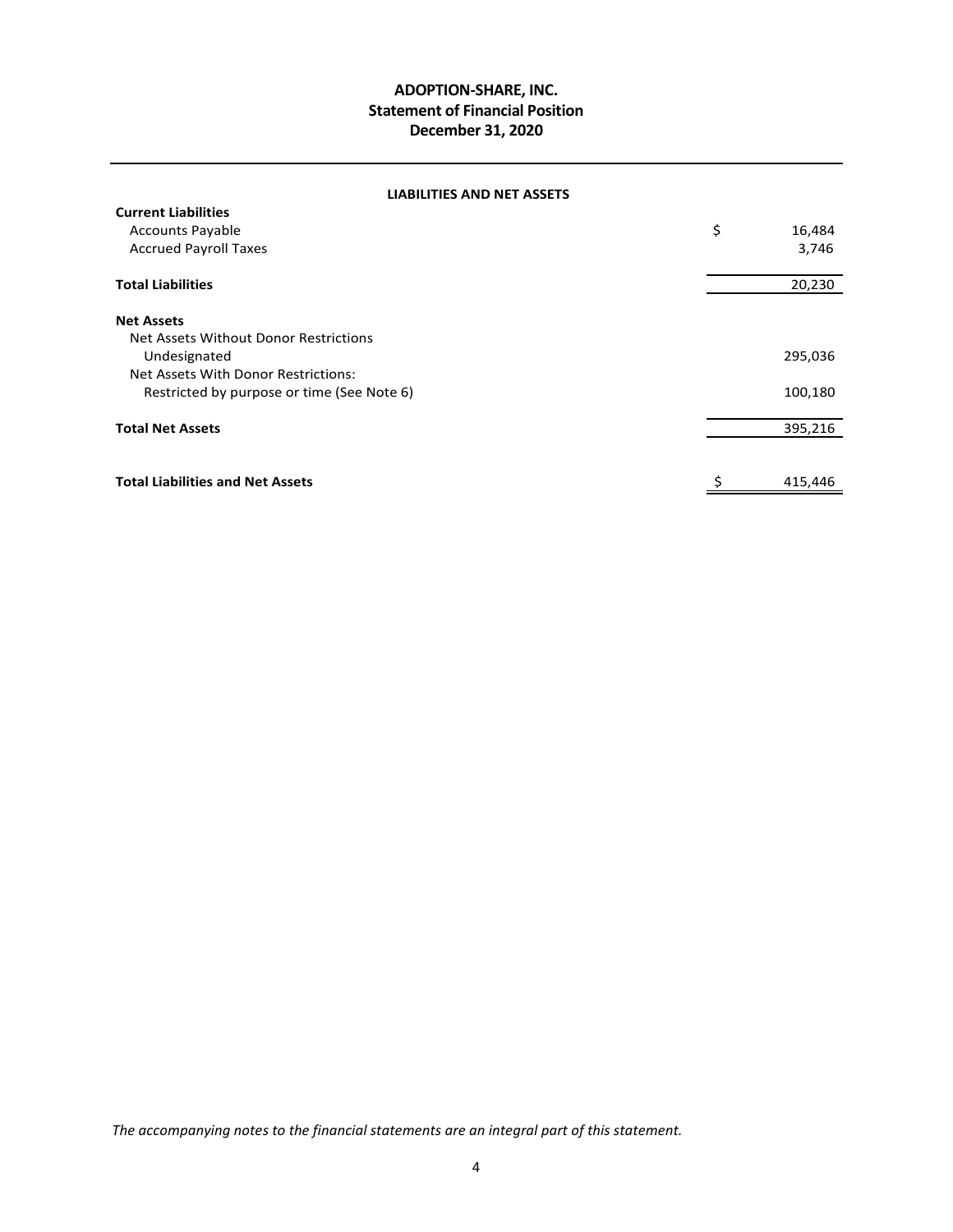# **ADOPTION-SHARE, INC. Statement of Activities For the Year December 31, 2020**

| <b>Without Donor</b> |                     | <b>With Donor</b>  |                     |    |              |
|----------------------|---------------------|--------------------|---------------------|----|--------------|
|                      | <b>Restrictions</b> |                    | <b>Restrictions</b> |    | <b>Total</b> |
|                      |                     |                    |                     |    |              |
| \$                   | 535,405             | \$                 |                     | \$ | 535,405      |
|                      |                     |                    |                     |    |              |
|                      | 51,904              |                    |                     |    | 51,904       |
|                      | 209,539             |                    |                     |    | 209,539      |
|                      | 6,650               |                    |                     |    | 6,650        |
|                      |                     |                    | 101,000             |    | 101,000      |
|                      | 87                  |                    |                     |    | 87           |
|                      |                     |                    |                     |    |              |
|                      | 820                 |                    | (820)               |    |              |
|                      |                     |                    |                     |    |              |
| \$                   | 804,405             | \$                 | 100,180             | \$ | 904,585      |
|                      |                     |                    |                     |    |              |
|                      |                     |                    |                     |    |              |
| \$                   | 778,490             | Ś                  |                     | Ś. | 778,490      |
|                      | 31,991              |                    |                     |    | 31,991       |
|                      | 21,488              |                    |                     |    | 21,488       |
|                      |                     |                    |                     |    |              |
|                      | 831,969             | $\ddot{\varsigma}$ |                     | \$ | 831,969      |
|                      |                     |                    |                     |    |              |
| \$                   | (27, 564)           | -\$                | 100,180             | \$ | 72,616       |
|                      |                     |                    |                     |    |              |
| \$                   | 322,600             | \$                 |                     | \$ | 322,600      |
|                      |                     |                    |                     |    |              |
| \$                   | 295,036             | \$                 | 100,180             | \$ | 395,216      |
|                      | \$                  |                    |                     |    |              |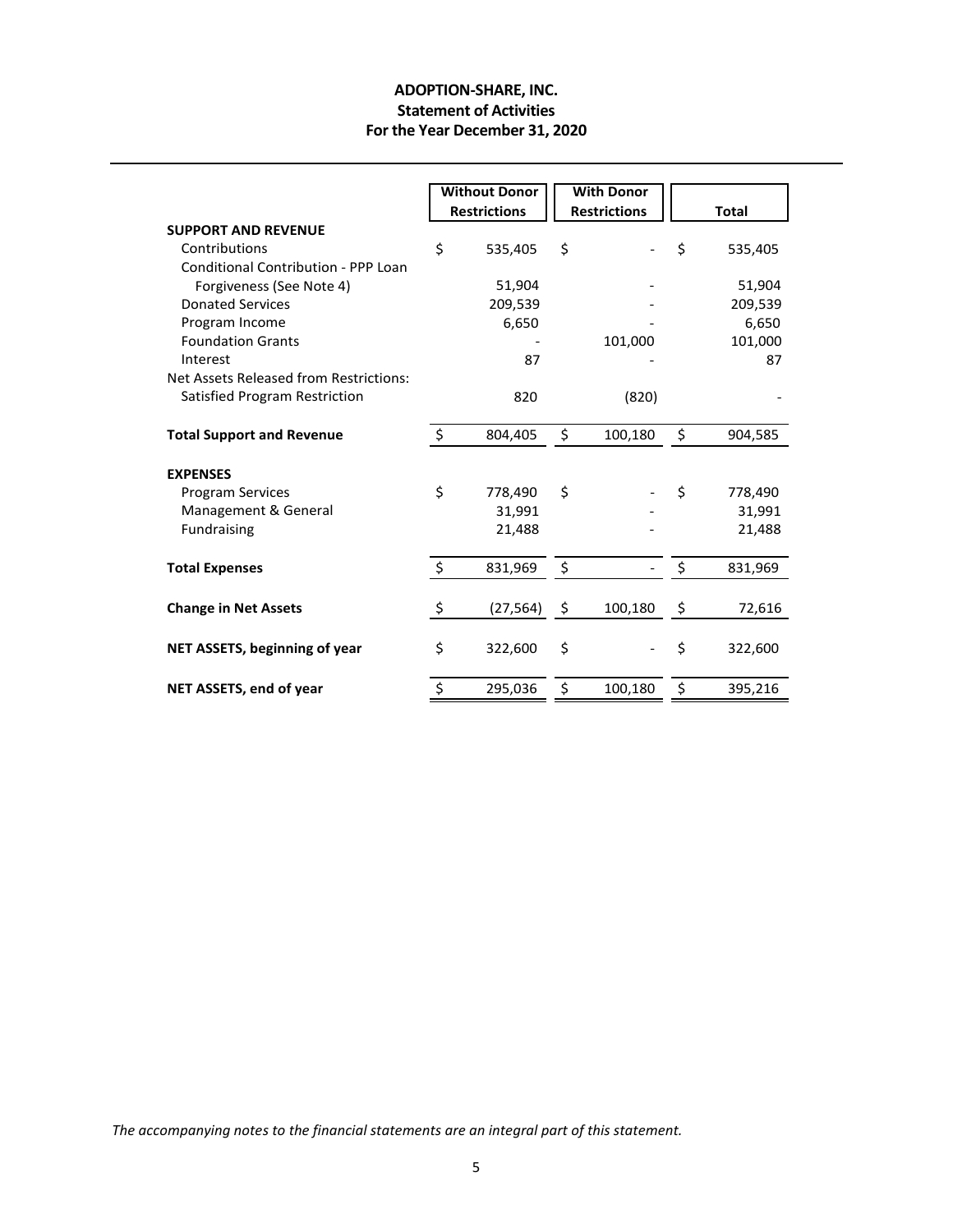# **ADOPTION-SHARE, INC. Statement of Cash Flows For the Year December 31, 2020**

| <b>Cash Flows from Operating Activities:</b>                      |              |
|-------------------------------------------------------------------|--------------|
| Change in Net Assets                                              | \$<br>72,616 |
|                                                                   |              |
| Adjustments to reconcile increases in net assets to net cash      |              |
| provided by operating activities:                                 |              |
| Depreciation                                                      | 685          |
| Changes in operating assets and liabilities:                      |              |
| Decrease (increase) in Grants Receivable                          | 18,425       |
| Increase (decrease) in Accounts Payable                           | (4, 434)     |
| Increase (decrease) in Accrued Payroll Taxes                      | (4, 472)     |
|                                                                   |              |
| <b>Net Cash Provided (Used) by Operating Activities</b>           | 82,820       |
| <b>Net Cash Provided (Used) by Investing Activities</b>           |              |
|                                                                   |              |
| <b>Cash Flows Provided (Used) by Financing Activities</b>         |              |
| Net Increase (Decrease) in Cash and Cash Equivalents              | 82,820       |
|                                                                   |              |
| CASH AND CASH EQUIVALENTS, beginning of the year                  | 331,382      |
| CASH AND CASH EQUIVALENTS, end of the year                        | 414,202      |
|                                                                   |              |
| <b>Supplemental Data - Noncash Activities</b>                     |              |
| Interest expense related to principal and interest forgiveness of |              |
| Payroll Protection Program Loan                                   | \$<br>342    |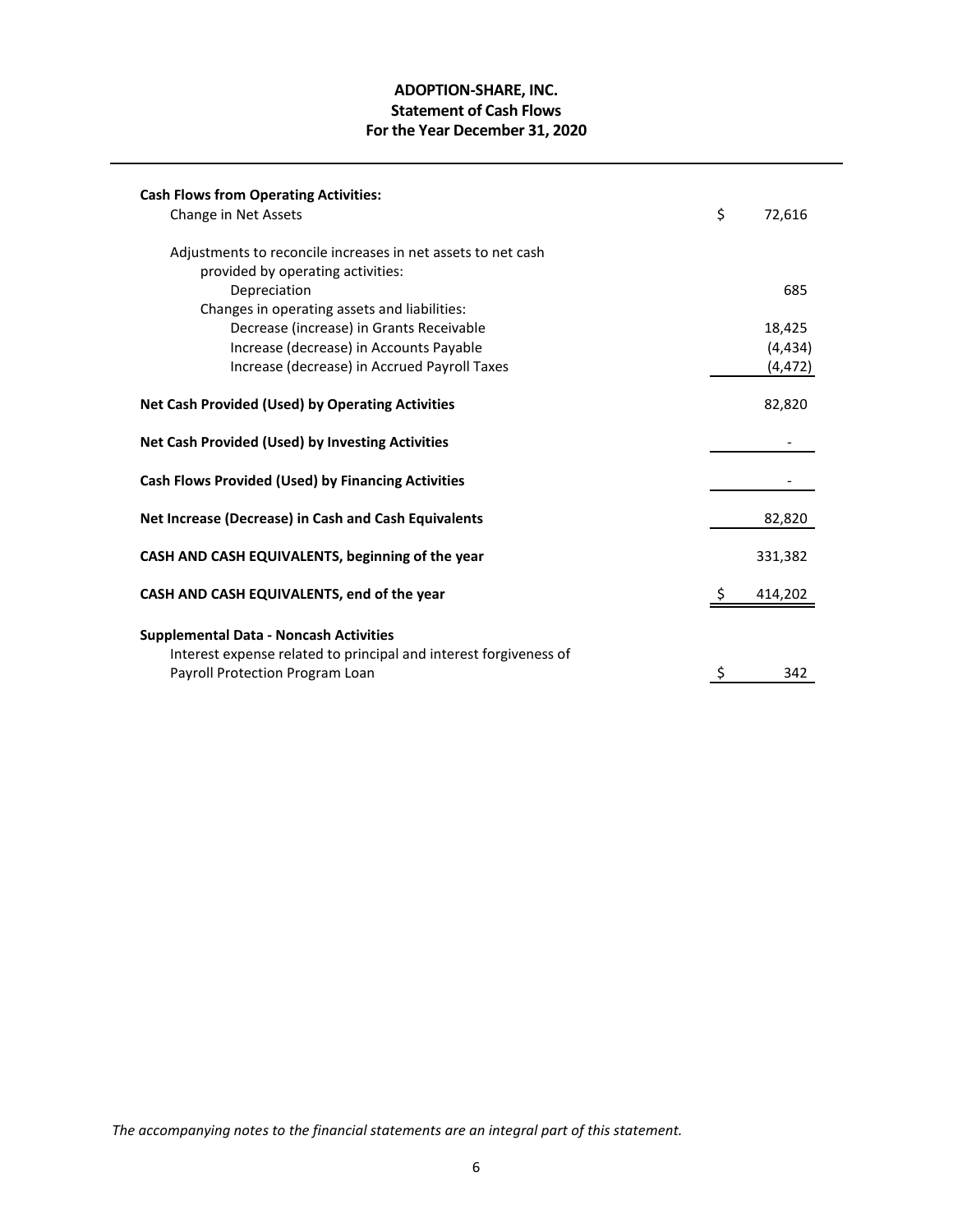# **ADOPTION-SHARE, INC. Statement of Functional Expenses For the Year December 31, 2020**

|                                  |    | Program<br><b>Services</b> | Management<br>& General | <b>Fundraising</b> | <b>Total</b>  |
|----------------------------------|----|----------------------------|-------------------------|--------------------|---------------|
| Advertising/Promotional          | \$ | 8,288                      | \$<br>870               | \$                 | \$<br>9,158   |
| <b>Bank Charges</b>              |    | 181                        | 60                      | 359                | 600           |
| <b>Cloud Based Services</b>      |    | 16,287                     |                         |                    | 16,287        |
| Depreciation                     |    |                            | 685                     |                    | 685           |
| <b>Donated Services</b>          |    | 209,539                    |                         |                    | 209,539       |
| Dues & Subscriptions             |    | 7,647                      | 3,643                   |                    | 11,290        |
| Insurance                        |    | 1,146                      | 228                     |                    | 1,374         |
| Interest on PPP Loan Forgiveness |    |                            | 342                     |                    | 342           |
| Legal & Professional Fees        |    | 26,878                     | 5,587                   | 810                | 33,275        |
| Meals & Entertainment            |    | 356                        |                         | 54                 | 410           |
| <b>Office Expenses</b>           |    |                            | 226                     |                    | 226           |
| Other Expense                    |    | 25                         | 798                     | 249                | 1,072         |
| <b>Payroll Expenses</b>          |    | 289,654                    | 18,094                  | 18,095             | 325,843       |
| Post Placement Support Packages  |    | 4,072                      |                         |                    | 4,072         |
| Shipping & Delivery              |    | 458                        | 13                      | 101                | 572           |
| <b>Stationary &amp; Printing</b> |    | 469                        |                         | 350                | 819           |
| Subcontractors                   |    | 182,048                    |                         |                    | 182,048       |
| Taxes & Licenses                 |    | 21,981                     | 1,394                   | 1,384              | 24,759        |
| Travel                           |    | 9,039                      | 51                      | 86                 | 9,176         |
| <b>Travel Meals</b>              |    | 422                        |                         |                    | 422           |
| Totals                           | Ŝ  | 778,490                    | \$<br>31,991            | \$<br>21,488       | \$<br>831,969 |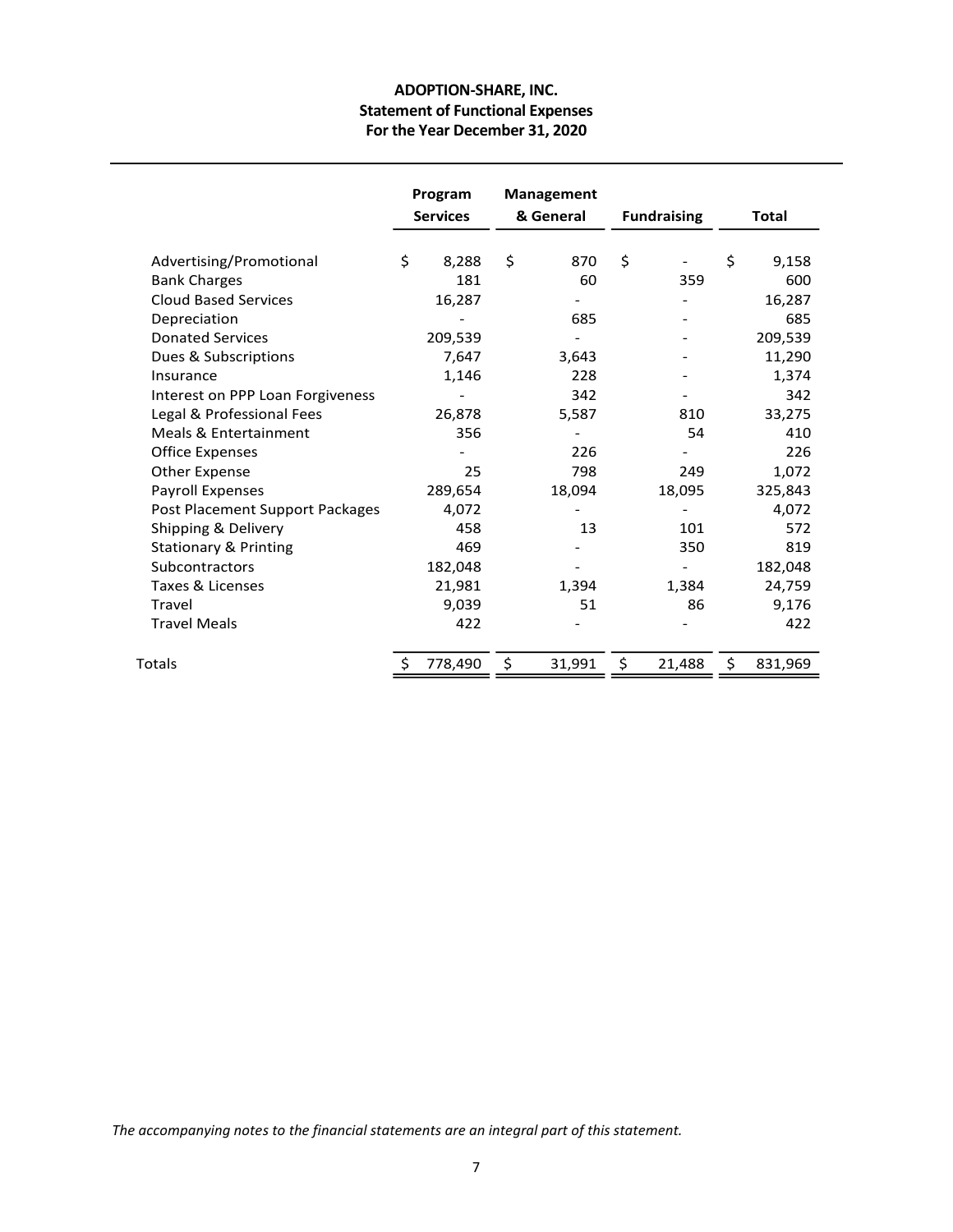#### **NOTE 1 – ORGANIZATION AND PURPOSE**

#### Nature of Organization

Adoption-Share, Inc. (hereinafter the "Organization") was established on August 27, 2013 for the purpose of bringing greater transparency and efficiency to the adoption process. Adoption-Share, Inc. was founded by a social worker in order to help a system in dire need of reform. The Organization believes that when the right tools are employed, comprehensive and systemic reform is achievable in the child welfare arena. The Organization's team has tirelessly devoted its time, talents, and expertise to radically change the private and public adoption processes and create the tools needed to transform a broken system.

The Organization exists to leverage technology to bring efficiency, innovation, and reform to the private and public adoption process and to raise awareness about adoption in the United States. The Organization is revolutionizing the private and public adoption process by providing cutting -edge technology to assist children, families, and professionals. Its network for private infant adoption has widely expanded the reach of adoptive parents, enabling families with a valid home-study to search for and find matches, sometimes achieving adoption in as little as six months. The Organization has been proven to decrease the average wait for many adoptive parents by 18 months, while simultaneously empowering prospective adoptive parents with decision-making latitude for the first time in the history of private adoption.

Family-Match is the Organization's data driven tool designed to leverage data and predictive analytics to connect waiting kids more efficiently and appropriately with waiting families. Currently implemented in two states, over the past two years, Family-Match has helped over 500 children with significant special needs get matched with adoptive families and has celebrated over 210 finalized adoptions. Family-Match has recently expanded Family-Match to helping mobilize prospective foster and adoptive parents for waiting children from the moment of their initial inquiry and within its first 9 months improved the percentage of recruited families who completed licensure by 75%.

The Organization is leading innovation and change within the adoption process by reducing the barriers to adoption, providing increased transparency and efficiency, and striving to increase the number of child placements into qualified, safe, and loving homes. The methods of accomplishing these goals are through three main programs:

*Family-Match* – a data driven application designed to match children in foster care on markers of compatibility with the families who are eligible to foster or adopt them.

Adoption is Beautiful – an advocacy and adoption awareness campaign.

*MyAdoption-Share.com* – a platform announcing new adoption situations to waiting parents via their Adoption-Share membership log in.

The Organization is a Georgia nonprofit public benefit organization. The charitable exempt purpose of the Organization is to serve the general public by helping children both born and unborn find permanent families and to raise public awareness about adoption.

#### **NOTE 2 – SUMMARY OF SIGNIFICANT ACCOUNTING POLICIES**

#### Basis of Accounting

The accompanying financial statements have been prepared using the accrual basis of accounting, in accordance with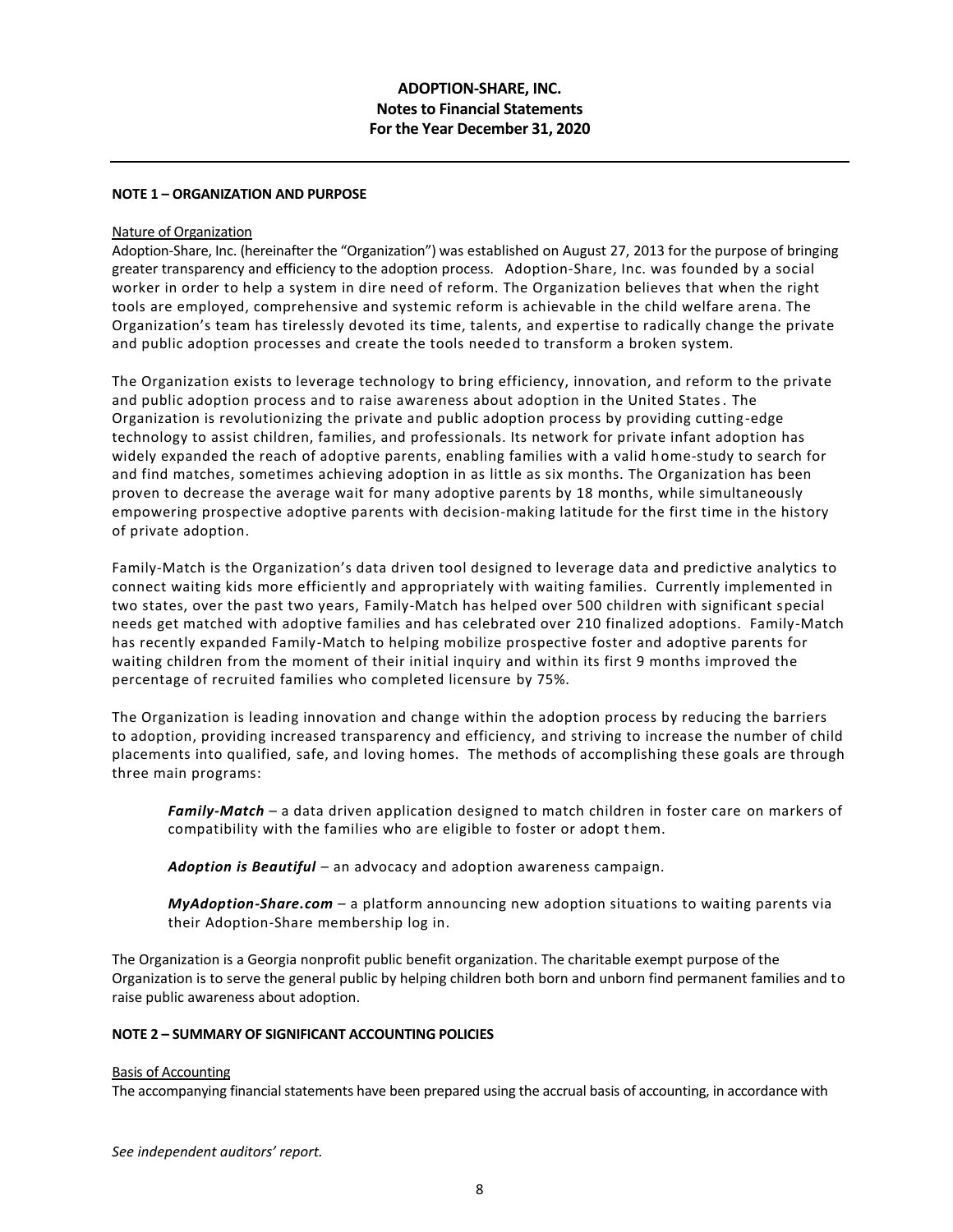accounting principles generally accepted in the United States of America.

#### Fiscal Year

The Organization maintains its financial records on a calendar year ending each December 31.

#### Cash and Cash Equivalents

For the Statement of Cash Flows purposes, the Organization considers all cash and highly liquid financial instruments with original maturities of three months or less, which are not held as restricted by donors for long-term purposes, to be cash and cash equivalents.

#### Promises to Give

Unconditional promises to give that are expected to be collected within one year are recorded at net realizable value. Unconditional promises to give expected to be collected in future years are initially recorded at fair value using present value techniques incorporating risk-adjusted discount rates designed to reflect the assumptions market participants would use in pricing the assets. In subsequent years, amortization of the discounts is included in contribution revenue in the statement of activities.

Management closely monitors outstanding balances and writes off any balances deemed uncollectible. The Organization will not recognize a conditional promise to give until the conditions on which the promise depends are substantially met. A promise that calls for specific outcomes to be achieved or contains donor-imposed conditions that represent a barrier that must be overcome will be treated as a conditional promise to give.

#### Government Grants and Receivables

Government contracts and grants are recognized as revenue when the Organization meets the stipulations for revenue recognition. Depending on the requirement stated in the grant contract, revenue may be recognized when barriers have been overcome such as when the Organization incurs qualifying expenses, or when it achieves a specific level of service which would be considered a measurable performance-related barrier.

The Organization determines the allowance for doubtful accounts by identifying troubled accounts, considering the grantor's financial condition and current economic conditions, using historical experience applied to an aging of grants receivable.

#### Property and Equipment

Purchased property and equipment are capitalized at cost. Donated property and equipment are recorded at the asset's estimated fair value at the date of donation. Donations are reported as donations without donor restrictions unless the donor has restricted the donated asset to a specific purpose. Assets donated with explicit restrictions regarding their use and contributions of cash that must be used to acquire property and equipment are reported as donations with donor restrictions. Donated property with restrictions that are met either by actions of the Organization and/or passage of time is reported as donations with donor restrictions. Absent donor stipulations regarding how long those donated assets must be maintained, the Organization reports expirations of donor restrictions when the donated or acquired assets are placed in service as instructed by the donor.

Major expenditures which substantially increase the useful life of an asset are capitalized. Maintenance, repairs, and minor renewals are expensed as incurred. Cost of property sold or otherwise disposed of and related accumulated depreciation is removed from the accounts, and any resulting gain or loss is currently recognized in the change in net assets without donor restrictions.

Property and equipment are depreciated using the straight-line method at rates based on the estimated useful lives of the capital assets. Total depreciation expense for the year was \$685.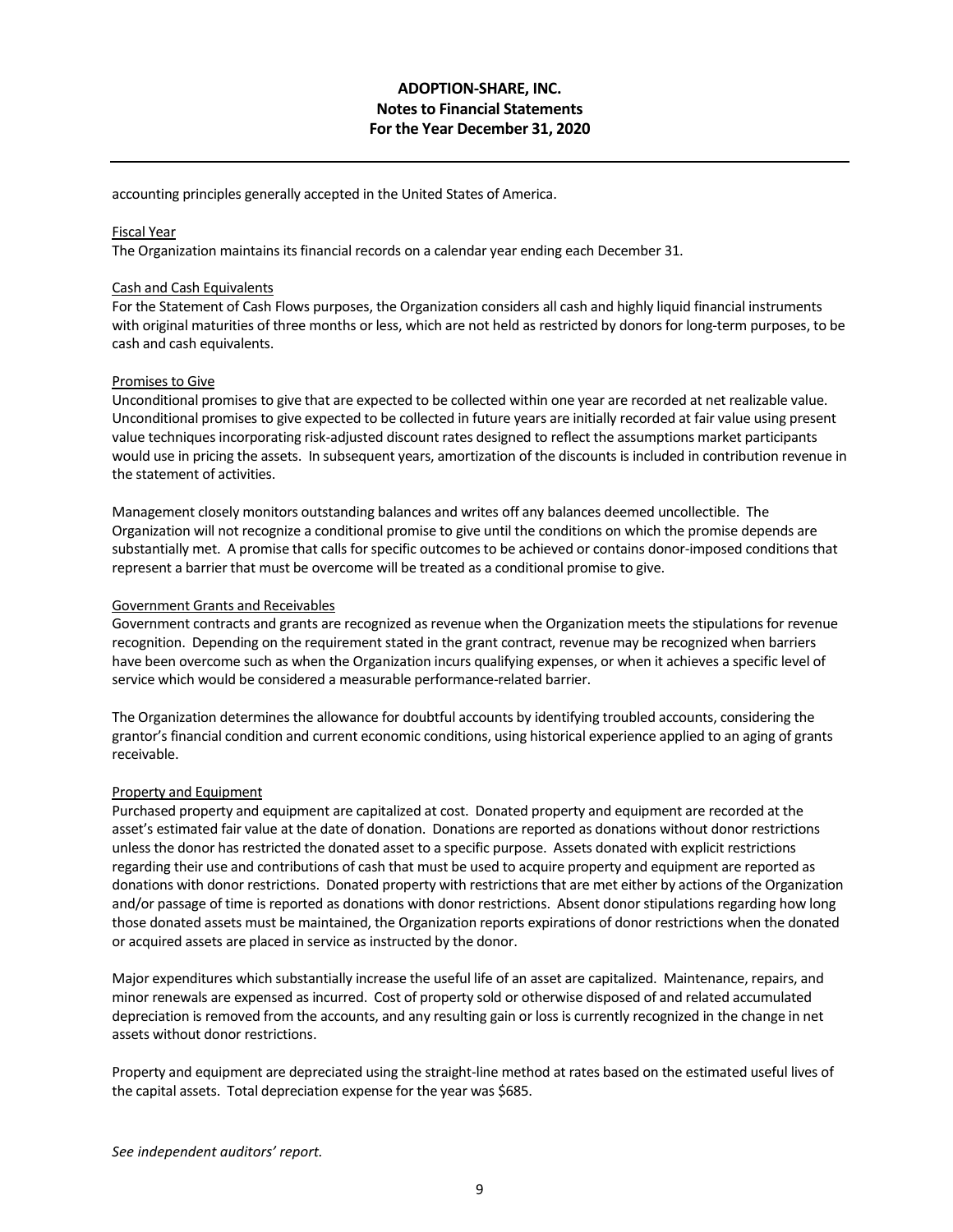#### Net Assets

Net assets, revenues, gains, and losses are classified based on the existence or absence of donor or grantor-imposed restrictions. Accordingly, net assets and changes therein are classified and reported as follows:

**Net Assets Without Donor Restrictions** – Net assets for use in general obligations and not subject to donor (or certain grantor) restrictions. The only limits on the use of these net assets are the broad limits resulting from the nature of the Organization, the environment in which it operates, the purposes specified in its corporate documents and its application of tax-exempt status, and any limits resulting from contractual agreements with creditors and others that are entered into during the course of its operations.

**Net Assets With Donor Restrictions** – Net assets subject to donor- (or certain grantor-) imposed restrictions. Some donor-imposed restrictions are temporary in nature, such as those that will be met by the passage of time or other events specified by the donor. Other donor-imposed restrictions are perpetual in nature, where the donor stipulates that resources be maintained in perpetuity. Donor-imposed restrictions are released when a restriction expires, that is, when the stipulated time as elapsed, when the stipulated purpose for which the resource was restricted has been fulfilled, or both.

#### Revenue and Revenue Recognition

Revenue is recognized when earned. Program service fees and payments under cost-reimbursable contracts received in advance are recorded as a refundable advance liability and will be recognized as revenue in the applicable period in which the related services are performed or expenditures are incurred, respectively. Contributions are recognized when cash, securities or other assets, an unconditional promise to give, or notification of a beneficial interest is received. Conditional promises to give are not recognized until the conditions on which they depend have been substantially met.

#### Donated Goods and Services

Contributions of donated non-cash assets are recorded at fair value in the period received. Contributions of donated services that create or enhance non-financial assets, or services that require specialized skills, are provided by individuals possessing those skills, and would typically be purchased if not provided through donation, are recorded at fair value in the period received.

The Organization received donations of services from two of its software vendors estimated at \$140,076 for its software application development. Also, it received donations of services estimated at \$3,364 from a donor for program support and coordination for its Family-Match program in the state of Florida. Additionally, it received donations of services estimated at \$15,000 from a donor for board leadership training and advisement and special project support throughout the year. Finally, the Organization received donations of attorney services from its legal advisors. The estimated amount of donated legal fees was \$51,099. Such amounts have been reported as donated services in the accompanying financial statements.

The Organization received donated services from a variety of unpaid volunteers and board members who made significant contributions of their time in conjunction with programs and events. No amounts have been recognized for these services in the accompanying statement of activities because they do not meet recognition criteria prescribed by generally accepted accounting principles.

#### Advertising

Advertising costs are expensed as incurred. For the year ending December 31, 2020, the amount charged to expense was \$9,158.

#### Functional Allocation of Expenses

The costs of providing the Organization's programs and supporting services are summarized on a functional basis in the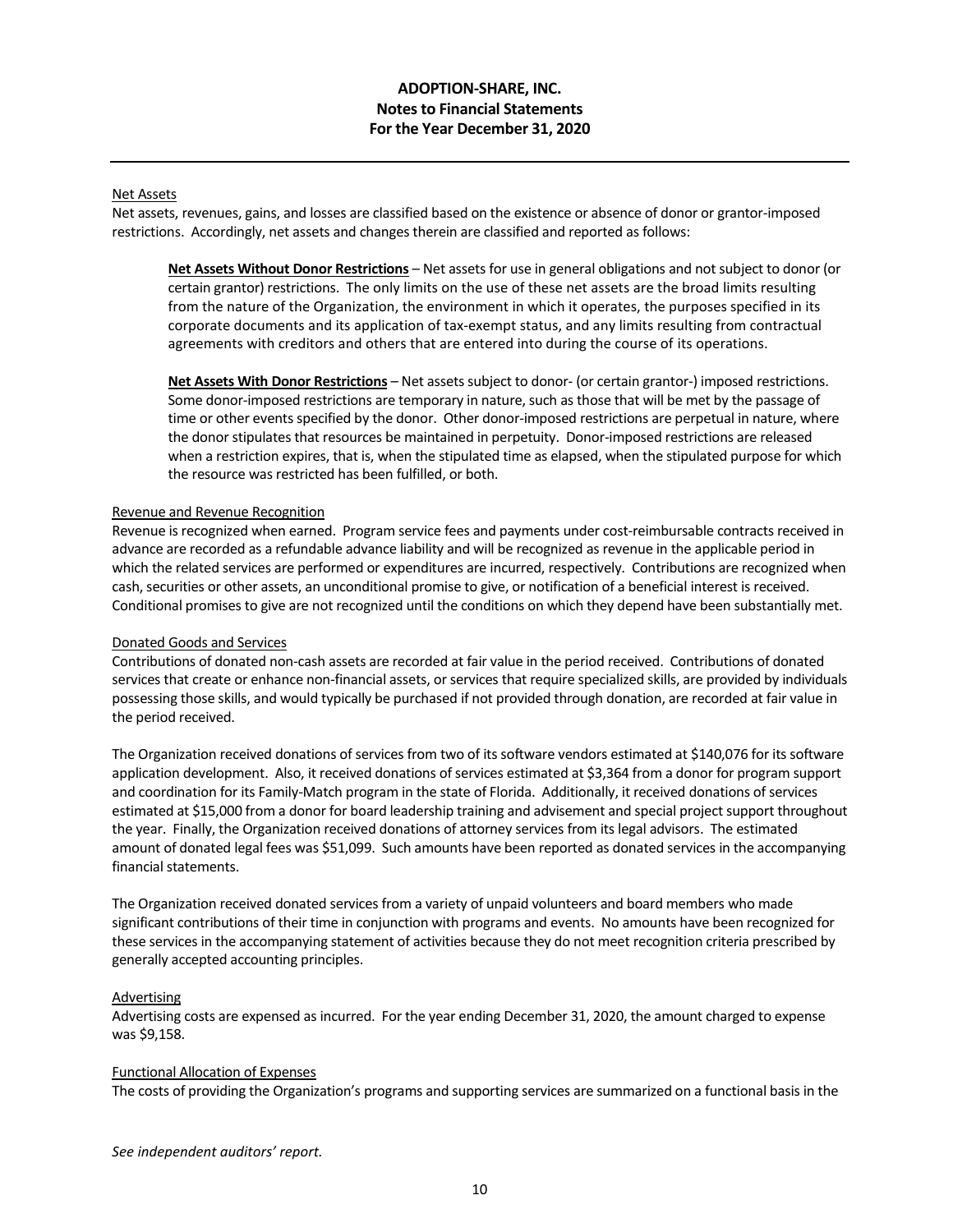statement of activities. The statement of functional expenses presents the natural classification detail of expenses by function. Expenses are charged directly to program services, management and general, or fund-raising categories based on specific identification.

#### Income Tax Status

The Organization has obtained exemption from federal income taxes under Section 501(c) 3 of the Internal Revenue Code as an organization that is not a private foundation. Therefore, no provision for income taxes has been included in the financial statements. The Organization, however, is required to file a Form 990, Return for Organization Exempt from Income Tax. Continued exemption from income taxes is dependent on the Organization's continued operation as a qualifying organization.

The Organization's income tax filings are subject to audit by various taxing authorities. The Organization has analyzed its tax positions taken for filings with the Internal Revenue Service. It believes that its income tax filing positions will be sustained upon examination and does not anticipate any adjustments that would result in a material adverse effect on the Organization's financial condition, results of operations, or cash flows.

#### Estimates

The preparation of financial statements in conformity with accounting principles generally accepted in the United States of America requires management to make estimates and assumptions that affect certain reported amounts of assets and liabilities and disclosure of contingent assets and liabilities at the date of the financial statements and reported amounts of revenue and expenses during the reporting period. Accordingly, actual results could differ from those estimates, and those differences could be material.

#### Subsequent Events

Management has performed an analysis of the activities and transactions subsequent to December 31, 2020 to determine the need for any adjustments to and/or disclosures within the audited financial statements for the year ended December 31, 2020. Management performed their analysis through March 19, 2021 the date the financial statements were available to be issued.

## **NOTE 3 – CASH AND CASH EQUIVALENTS**

Cash and cash equivalents as of December 31, 2020, were comprised of cash in checking and money transfer service accounts. In summary, as of December 31, 2020, the Organization's cash and cash equivalents consist of the following:

| Deposits with financial institutions | 411.811 |
|--------------------------------------|---------|
| Money transfer service entities      | 2,391   |
|                                      |         |
| Total cash and cash equivalents      | 414.202 |

## Concentrations of Credit Risk Arising from Cash Deposits in Excess of Insured Limits

Financial instruments that potentially subject the Organization to concentrations of credit risk consist of cash deposits in excess of federally insured limits. Bank balances in excess of \$250,000 per financial institution are not insured by the Federal Deposit Insurance Corporation (FDIC). At December 31, 2020, the Organization had cash balances in excess of the FDIC insurance limits of \$65,128.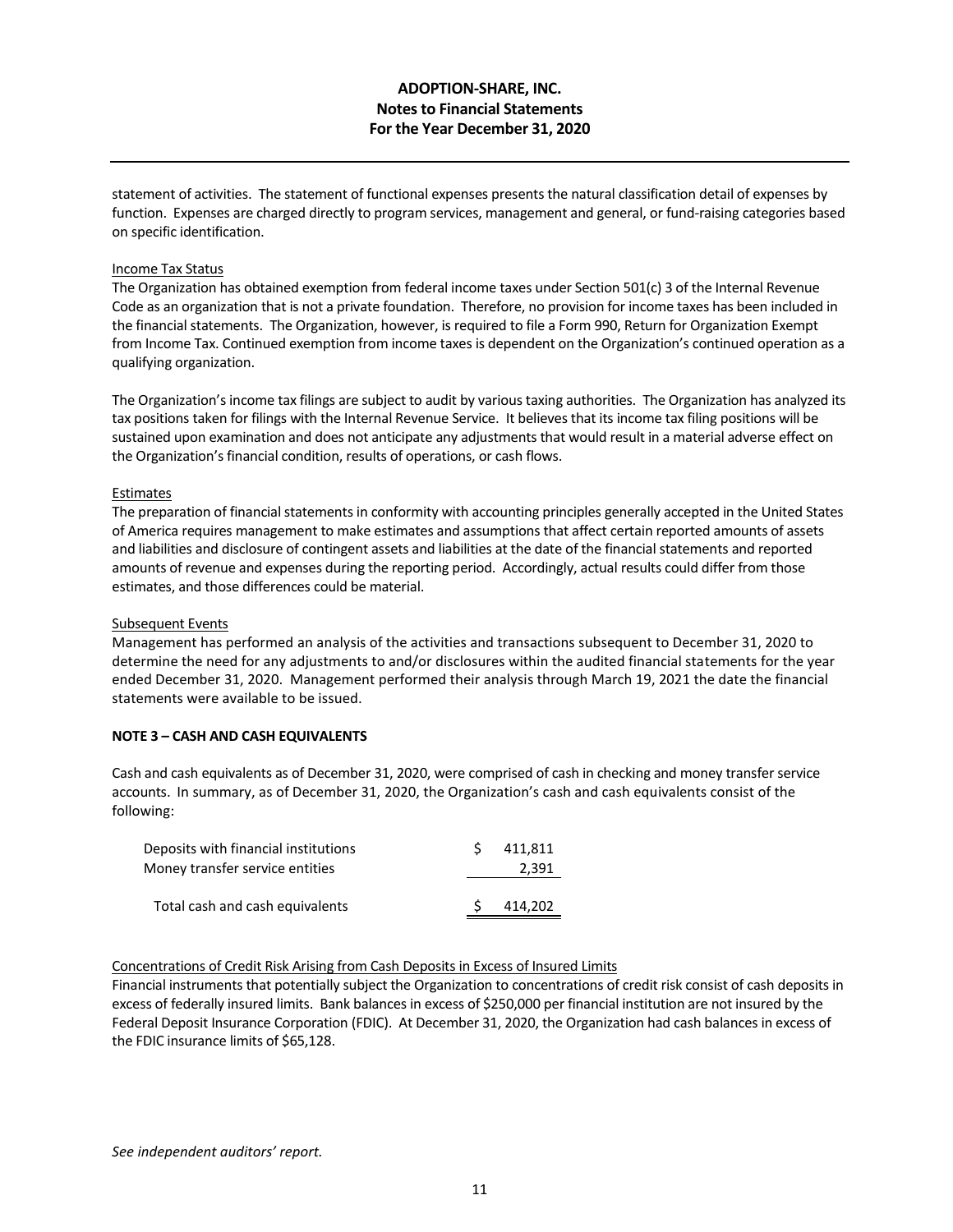#### **NOTE 4 – PAYROLL PROTECTION PROGRAM LOAN**

The Organization received a loan from Synovus Bank in the amount of \$51,562.50 under the Paycheck Protection Program (PPP) established by the Coronavirus Aid, Relief, and Economic Security (CARES) Act. The loan was subject to a note dated April 17, 2020 which was subsequently forgiven due to the loan proceeds being used for eligible expenditures such as payroll and other expenses described in the CARES Act. The loan originally bore interest at a rate of 1% and was payable in monthly installments of principal and interest over 24 months beginning 6 months from the date of the note.

The Organization applied for loan forgiveness based on meeting the requirements of having eligible payroll expenditures described in the CARES Act. On December 24, 2020, the Organization received confirmation from the Small Business Administration (SBA) via Synovus Bank that the principal and related interest on the loan was approved for forgiveness due to meeting the requirements of loan forgiveness under the CARES Act. Total principal and interest forgiven on the loan amounted to \$51,904.37.

Because the Organization expected the original loan to be forgiven, the Organization applied FASB ASC 958-605 to the loan proceeds and subsequent loan forgiveness amount. The loan proceeds were originally recorded as a refundable advance due to the conditional nature of the forgiveness program. Once loan forgiveness was approved by the SBA, the total loan forgiveness was reclassified as a conditional contribution with the forgiveness conditions being met in the same year as the loan proceeds.

#### **NOTE 5 – LIQUIDITY AND AVAILABILITY**

Financial assets available for general expenditure, that is, without donor or other restrictions limiting their use, within one year of the balance sheet date comprise the following:

| Deposits with financial institutions              | 411,811 |
|---------------------------------------------------|---------|
| Money transfer service entities                   | 2,391   |
|                                                   |         |
|                                                   | 414,202 |
| Less amounts associated with donor restrictions:  |         |
| Purpose and time restrictions                     | 100,000 |
|                                                   |         |
| Financial assets available to meet cash needs for |         |
| general expenditures within one year              | 314,202 |

## **NOTE 6 – NET ASSETS WITH DONOR RESTRICTIONS**

During 2020, the Organization received \$100,000 from a foundation that will be used for specific purposes related to its Family-Match program in the state of Florida for the next fiscal year. Because the conditions of this donation have not been met as of December 31, 2020, the Organization considered this as a net asset with donor restrictions.

Also, during 2020, the Organization received \$1,000 from a foundation that was to be used for case worker training support for the implementation of its Family-Match program in the state of Florida. Some of the conditions of this donation were satisfied during 2020. Of the \$1,000 restricted amount, \$180 was still restricted at December 31, 2020. The Organization considered this amount as a net asset with donor restrictions.